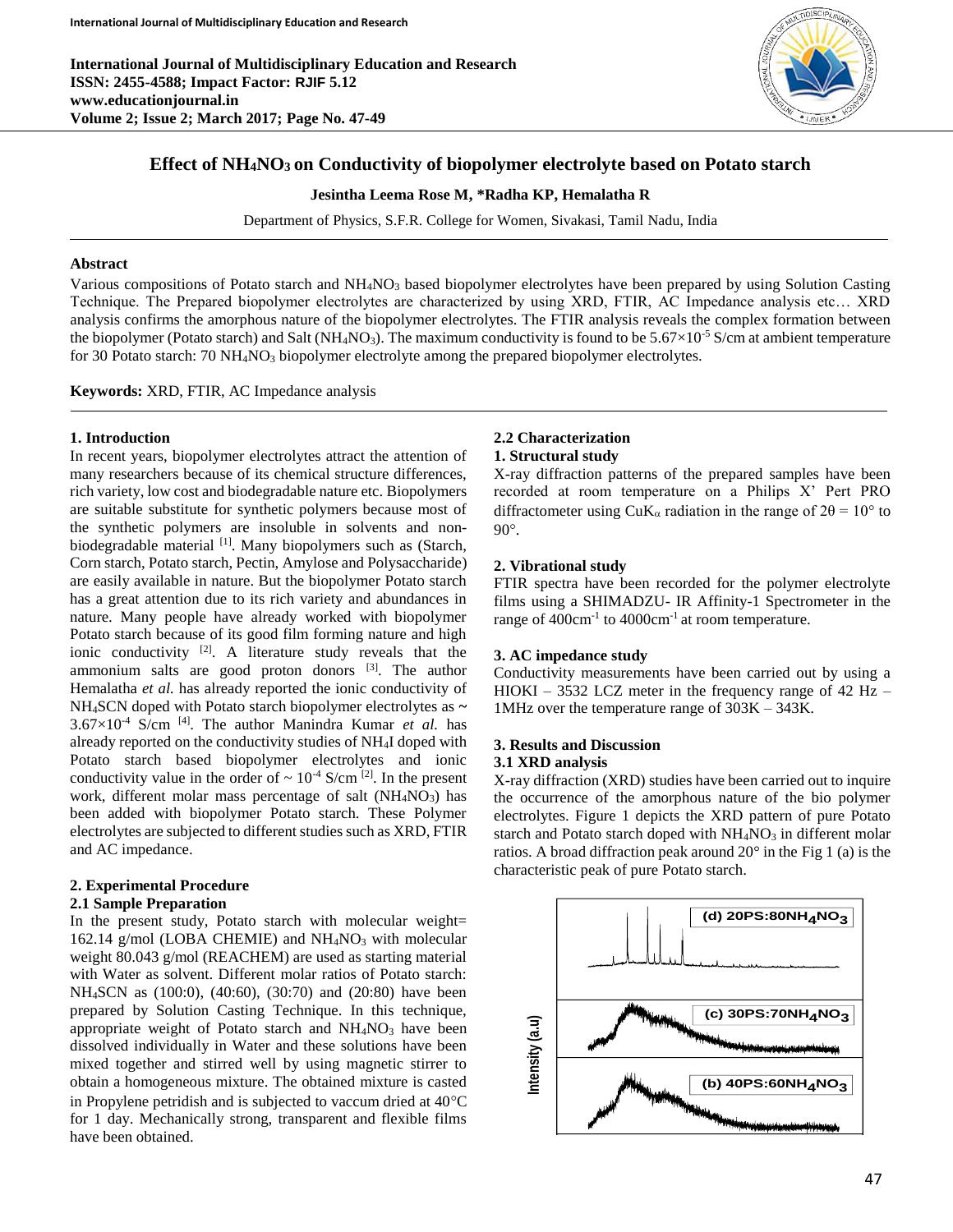

**Fig 1:** XRD Spectra of all biopolymer electrolytes

The addition of salt  $NH<sub>4</sub>NO<sub>3</sub>$  enhances the amorphous nature of the polymer Potato starch. This result can be interpreted in terms of the Hodge et al. criterion which establishes a correlation between the intensity of the peak and the degree of crystallinity [5] .

Table 1: Position of the diffraction peak, Full width half maximum & Conductivity of all electrolytes

| Composition<br>(mod 96)                                         | <b>Position</b><br>$(2\theta^{\circ})$ | <b>FWHM</b><br>$(2\theta^{\circ})$ | Conductivity<br>(S/cm) |
|-----------------------------------------------------------------|----------------------------------------|------------------------------------|------------------------|
| Pure Potato starch<br>(100PS:0NH <sub>4</sub> NO <sub>3</sub> ) | 20.37                                  | 11.64                              | $5.07\times10^{-10}$   |
| 40PS:60NH <sub>4</sub> NO <sub>3</sub>                          | 28.24                                  | 23.26                              | $5.23\times10^{-5}$    |
| 30PS:70NH <sub>4</sub> NO <sub>3</sub>                          | 29.03                                  | 23.86                              | $5.67\times10^{-5}$    |
| 20PS:80NH <sub>4</sub> NO <sub>3</sub>                          | 22.37                                  |                                    | $1.67\times10^{-6}$    |

From the Table 1 it has been observed that the broadness of this peak increases and its relative intensity slightly decreases with increase of  $NH_4NO_3$ concentration up to 70 mol%. The peaks at 2θ=22.37°, 29.05°, 39.9 [JCPDS. 83- 0520] corresponding to characteristic peak of Pure  $NH<sub>4</sub>NO<sub>3</sub>$  are present in the 80 mol% NH4NO<sup>3</sup> doped biopolymer electrolyte (Figure 1d). It indicates the presence of some undissociated salt in the polymer electrolyte leading to lower ionic conductivity [6].

#### **3.2 Fourier Transform Infrared analysis**

The purpose of measurement of Fourier transform infrared spectroscopy (FTIR) of pure Potato starch and Potato starch-  $(NH_4NO_3)$  polymer electrolytes are to confirm the complex formation of the ammonium salt with polymer. Figure 2 represents the FTIR spectra of various compositions of Potato starch doped with NH<sub>4</sub>NO<sub>3</sub>. The vibrational frequencies observed in the FTIR spectra of Potato starch –  $NH<sub>4</sub>NO<sub>3</sub>$ polymer electrolytes are given in Table 2



**Fig 2:** FTIR Spectra of all biopolymer electrolytes

| Vibrational peaks of the biopolymer electrolytes $(cm-1)$ |                                              |                                              |                                              |                   |
|-----------------------------------------------------------|----------------------------------------------|----------------------------------------------|----------------------------------------------|-------------------|
| <b>Pure Potato starch</b>                                 | <b>40 PS:60 NH<sub>4</sub>NO<sub>3</sub></b> | <b>30 PS:70 NH<sub>4</sub>NO<sub>3</sub></b> | <b>20 PS:80 NH<sub>4</sub>NO<sub>3</sub></b> | <b>Assignment</b> |
| 933                                                       | 933                                          | 933                                          | 933                                          | $O-H(b)$          |
| 759                                                       | 1759                                         | 1759                                         | 1759                                         | $C=O(s)$          |
| 2931                                                      | 2939                                         | 2954                                         | 2924                                         | $C-H(s)$          |

**Table 2:** Vibrational bands for all biopolymer electrolytes

The characteristic peak of pure Potato starch at 2931 cm<sup>-1</sup> assigned to C-H stretching is shifted to  $2939 \text{ cm}^{-1}$ ,  $2954 \text{ cm}^{-1}$ ,  $2924 \text{ cm}^{-1}$  in 40:60, 30:70, 20:80 compositions of Potato starch:  $NH<sub>4</sub>NO<sub>3</sub>$  polymer electrolyte respectively  $^{[1]}$ . The peaks at 933  $cm^{-1}$  and 1759 cm<sup>-1</sup> attributed to O-H bending and C = O stretching vibrations of pure Potato starch has got no change in the frequencies of the complex. FTIR confirms the complex formation between the salt and Polymer.

#### **3.3 AC Impedance analysis**

Electrical properties of materials are characterized by AC impedance technique. Figure 3 shows the complex impedance plots of Potato starch –  $NH<sub>4</sub>NO<sub>3</sub>$  polymer electrolyte for different concentrations at 303K. The impedance can be calculated from the semicircle or the intercept of spike on the z axis. The ionic conductivities are calculated using the relation,  $\sigma = 1/R_b A$ 

where l is the thickness,  $R_b$  is bulk resistance and A is the known area of the electrolyte film.



**Fig 3:** Cole-Cole plot of all biopolymer electrolytes